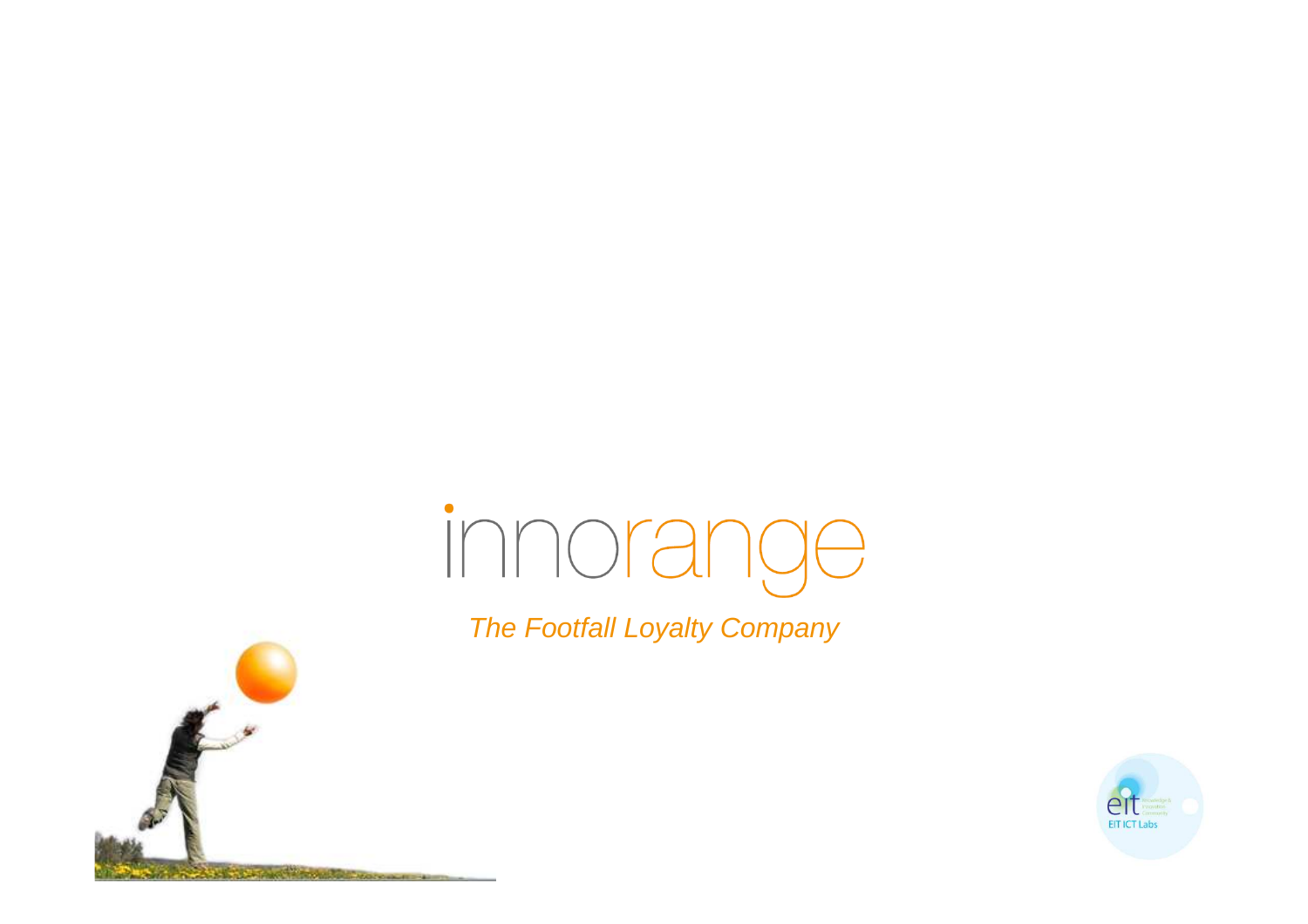



• **Founded on February 2011**

• **The company has total of 50+ years expertise in Mobile computing, applications, radios and wireless sensing**

- **Experience in innovation commercialisation at start-ups**
- **EIT start-up**

innora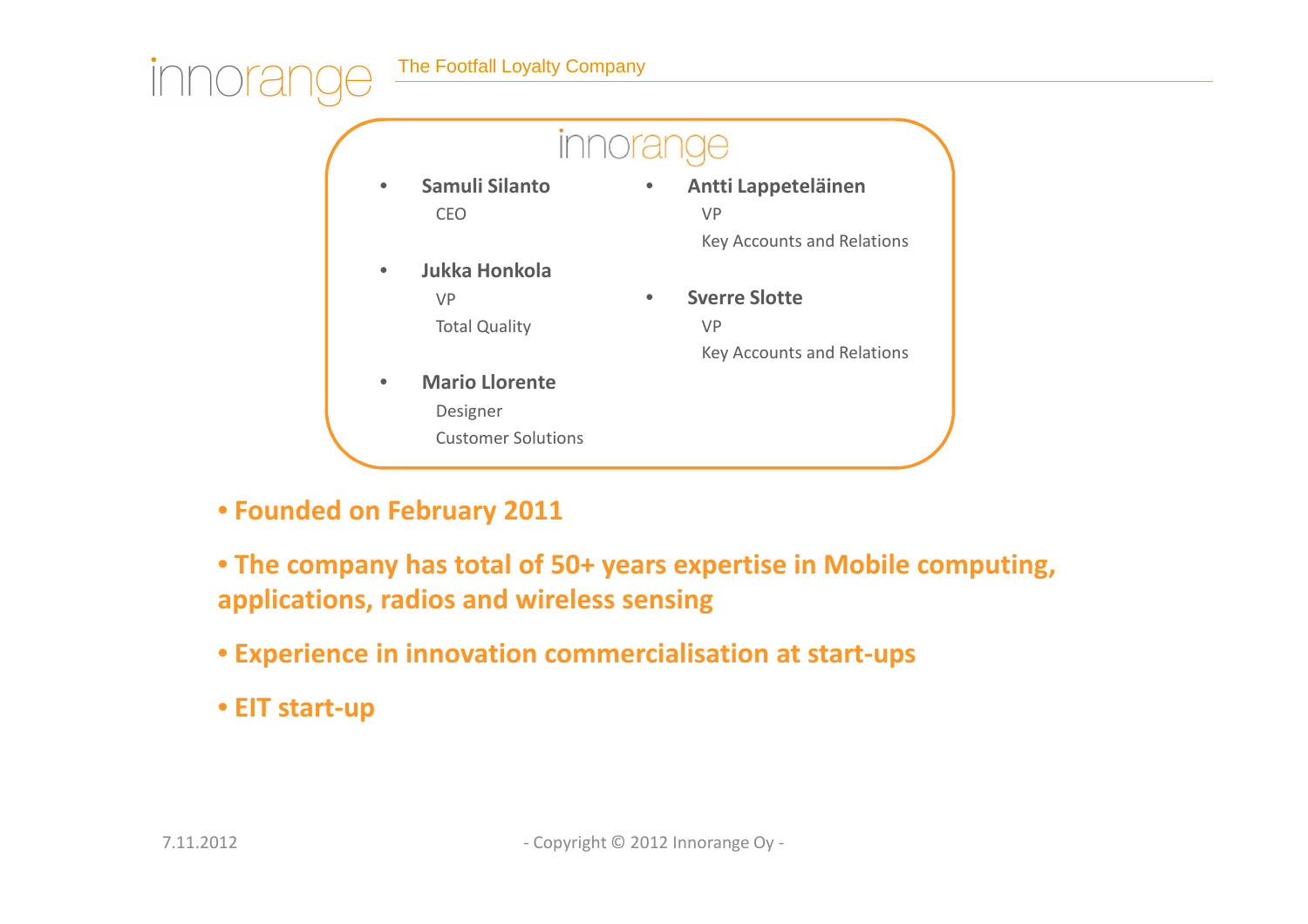

### What do you do? What do you sell ?Where is the value ?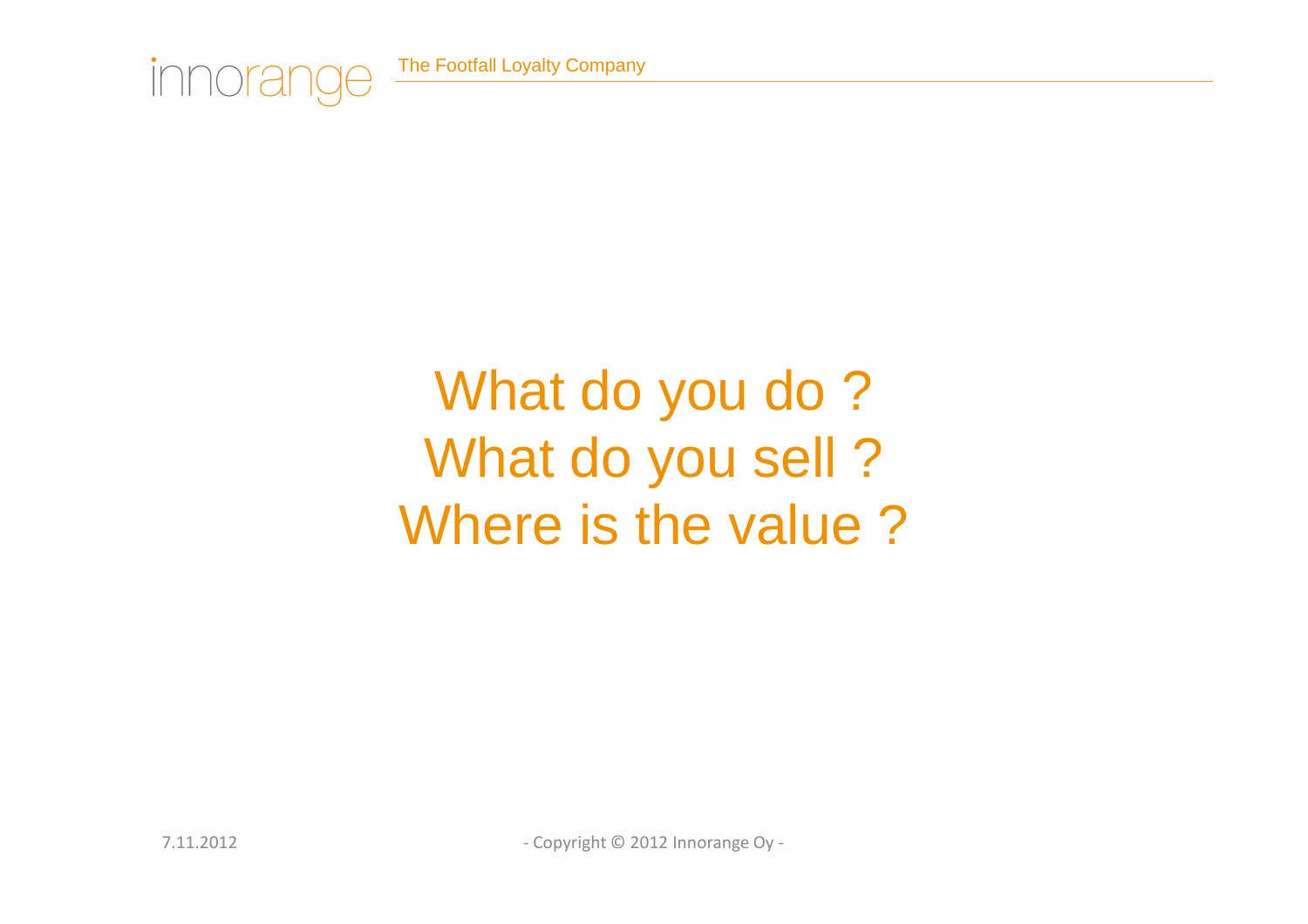### Business knowledge to reach beyond competitors

Innorange offers solutions for real-time and continuous consumer behavior analysis

#### • The path of the consumer

innorano

- The observed path of the consumer in a physical space
	- The stores in where consumer visited
	- What shelves where browsed while shopping
	- The services consumer uses and their efficiency
	- Consumer retention
- Continuous consumer loyalty survey
	- Information about **consumer's perceived value** about the provided services

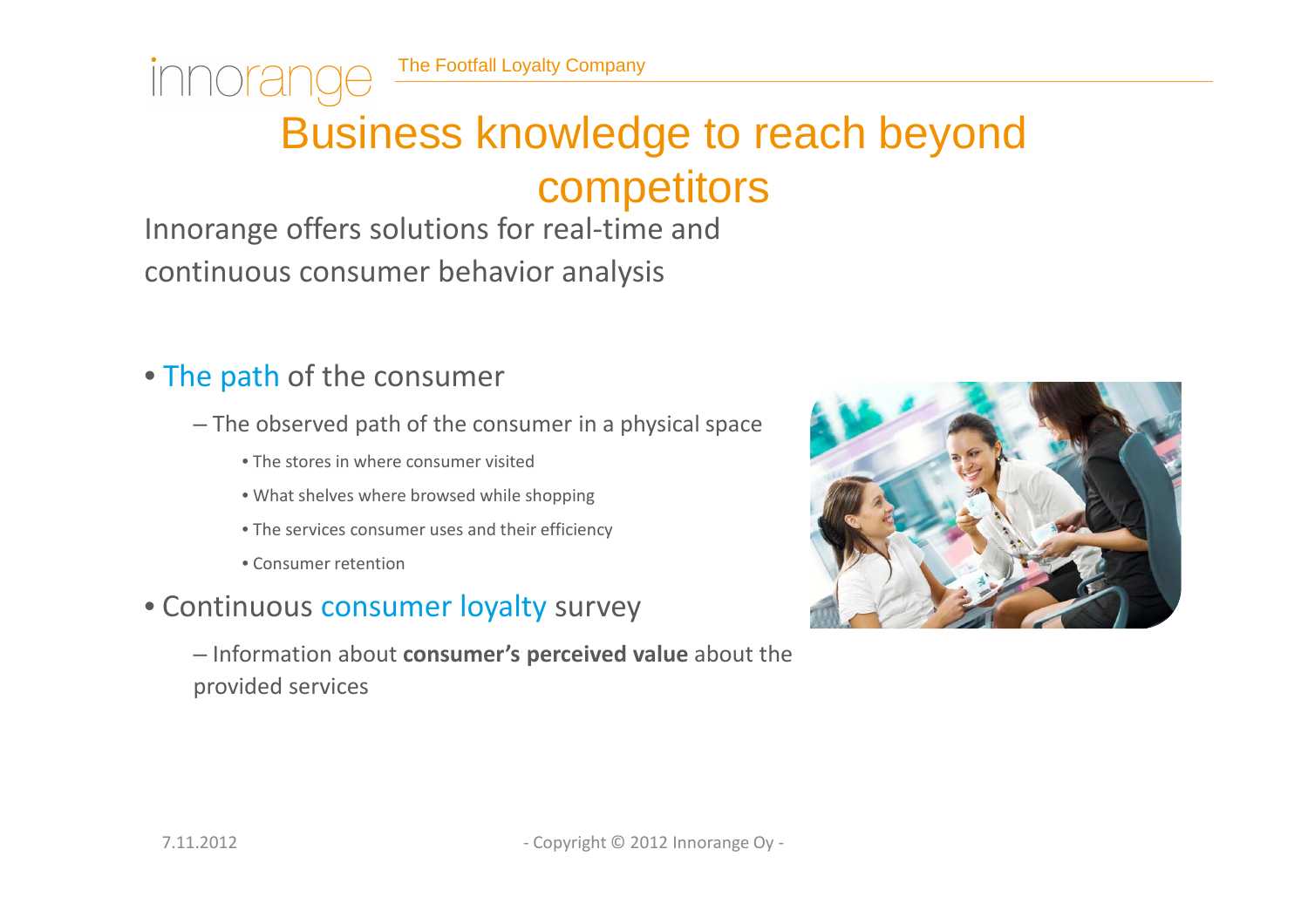### Innorange Footfall and Loyalty Services



#### **Innorange Footfall**

- **Discovers your sales drivers and uplift potential**
	- Total sales potential
	- Footfall-Sales conversion rates
	- Development of customer retention
	- Peak hour staffing

• Innorange's dual-mode Bluetooth and WiFi<sup>(\*</sup> sensing gives **x5 more data(§** compared to competitive solutions

• Does not require any installed applications



#### **Innorange Loyalty**

- **Turns free WiFi to a value source**
- Run time and location tagged customer surveys on top of Your free WiFi
- Consumer's opinion is the password
- Optimised for mobile device use
- Plug-and-Play installation
- Provides indoor location aware mobile apps and webpages(\*

innorar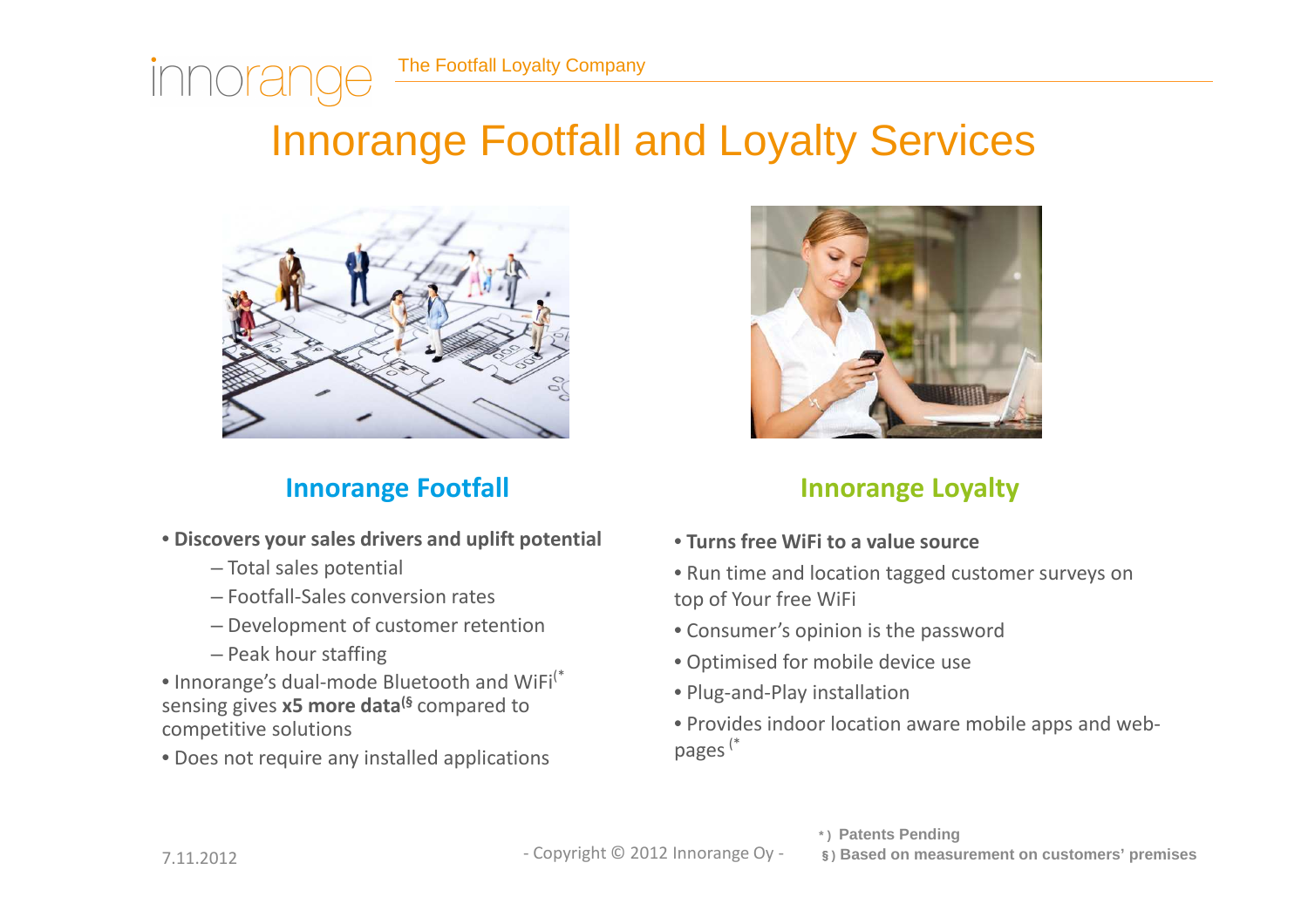### **Quantitative**

#### Physical World Analysis



innorar



**Customer routes Contact potential and staffing** 



**Dwell Time** 

**Average Results** 

**Customer Waiting Times**

### **Qualitative**

#### Customer Perceived Value



**Mobile Net Promoter Pulse**

 $45$  $3.5$ werage score  $25 -$ 1.5

**Development of Customer Satisfaction Drivers**

**Innorange Loyalty**  Innorange Loyalty



7.11.2012 - Copyright © 2012 Innorange Oy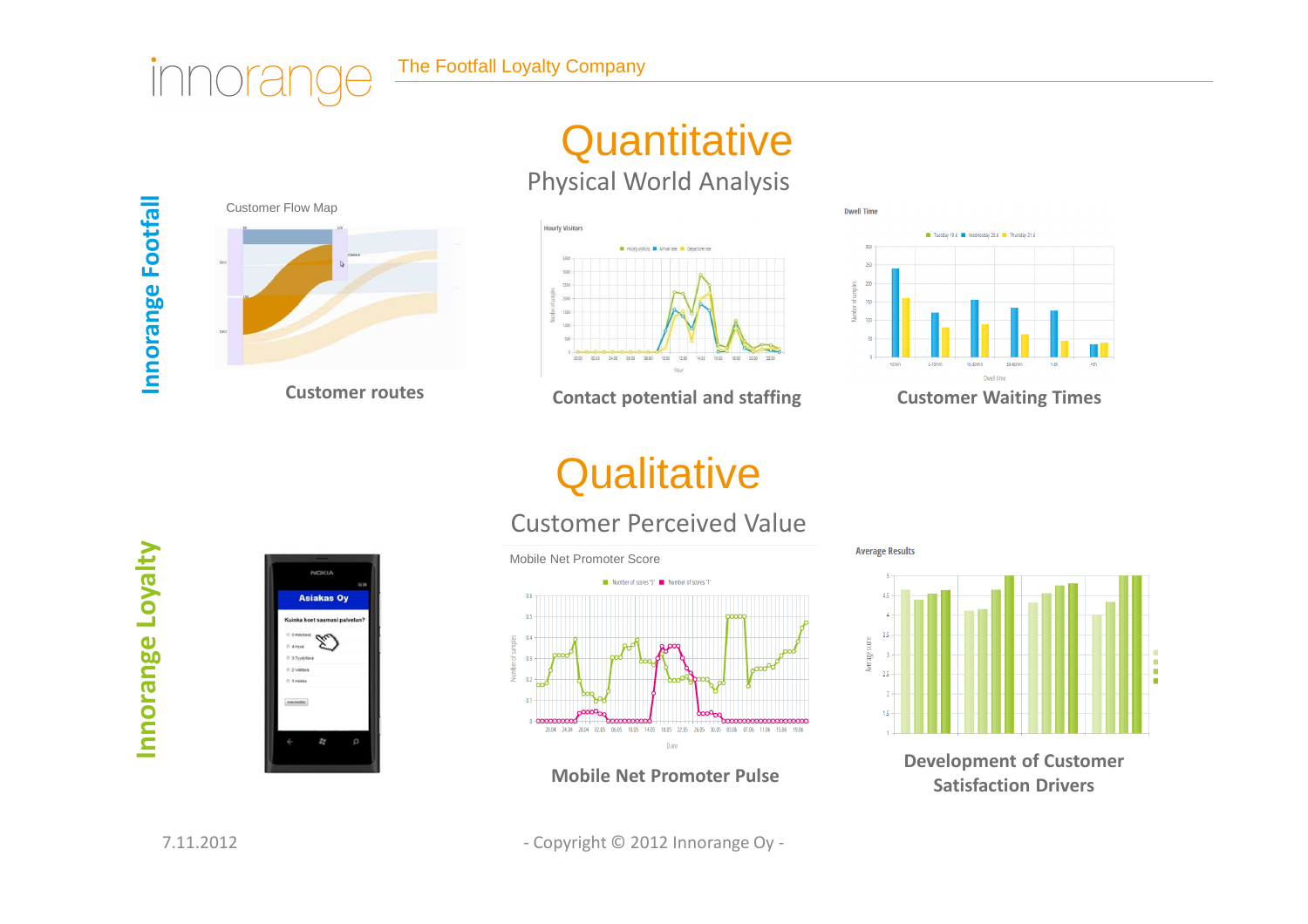

# How this is done

7.11.2012 - Copyright © 2012 Innorange Oy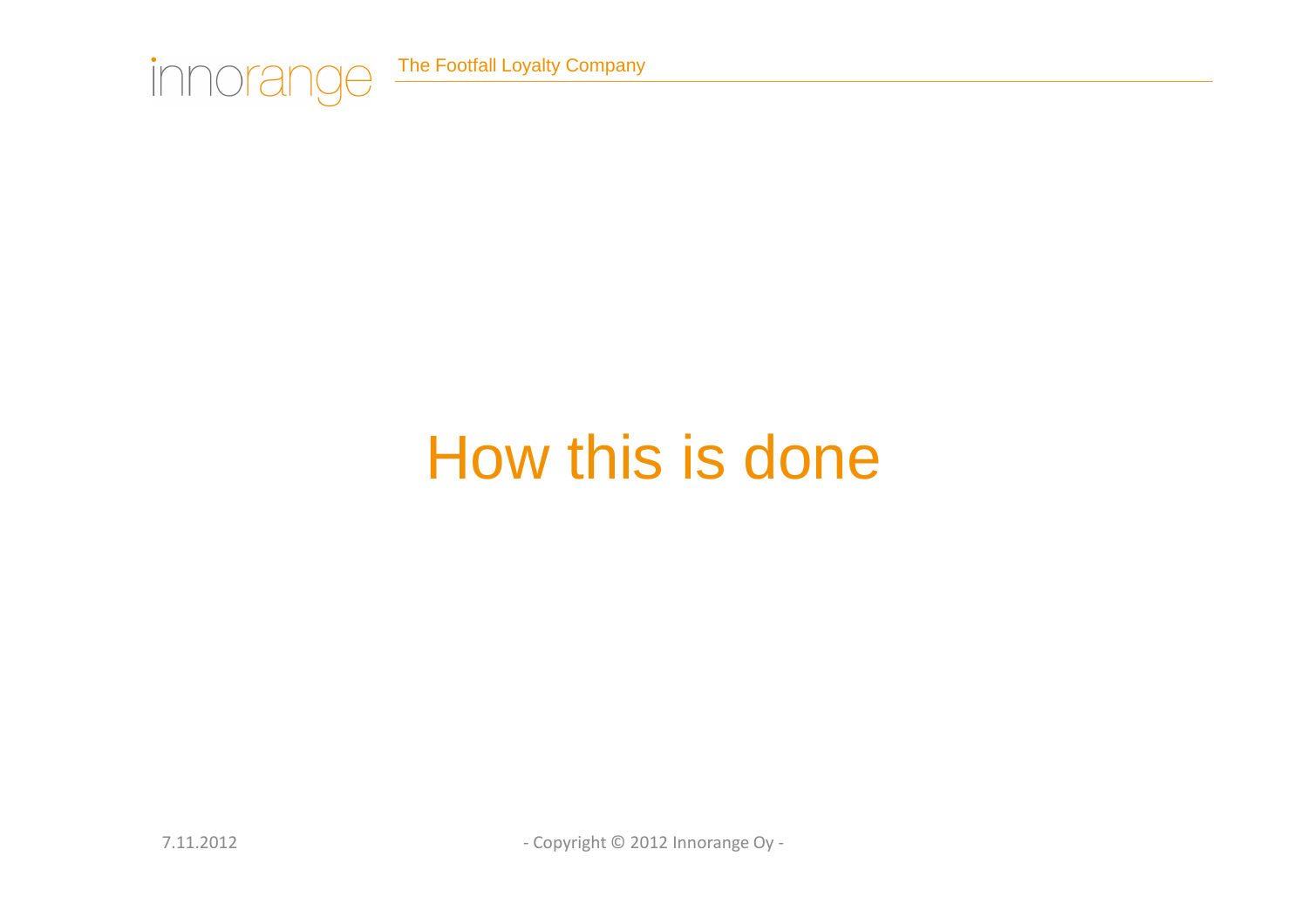

- Background: participation in Smart-M3 project
	- **However the Company**  $-$  Data integration from multiple sources
	- **However the Common** Ontological / free-form data
	- – $-$  Smart-M3 platform
- Insights:

*Innora* 

- **However the Common**  $-$  Integration problems are rarely technical
- **However the Company**  Data will eventually have a schema – in startup schema can still be changed relatively easily
- – $-$  Smart-M3 is not production ready yet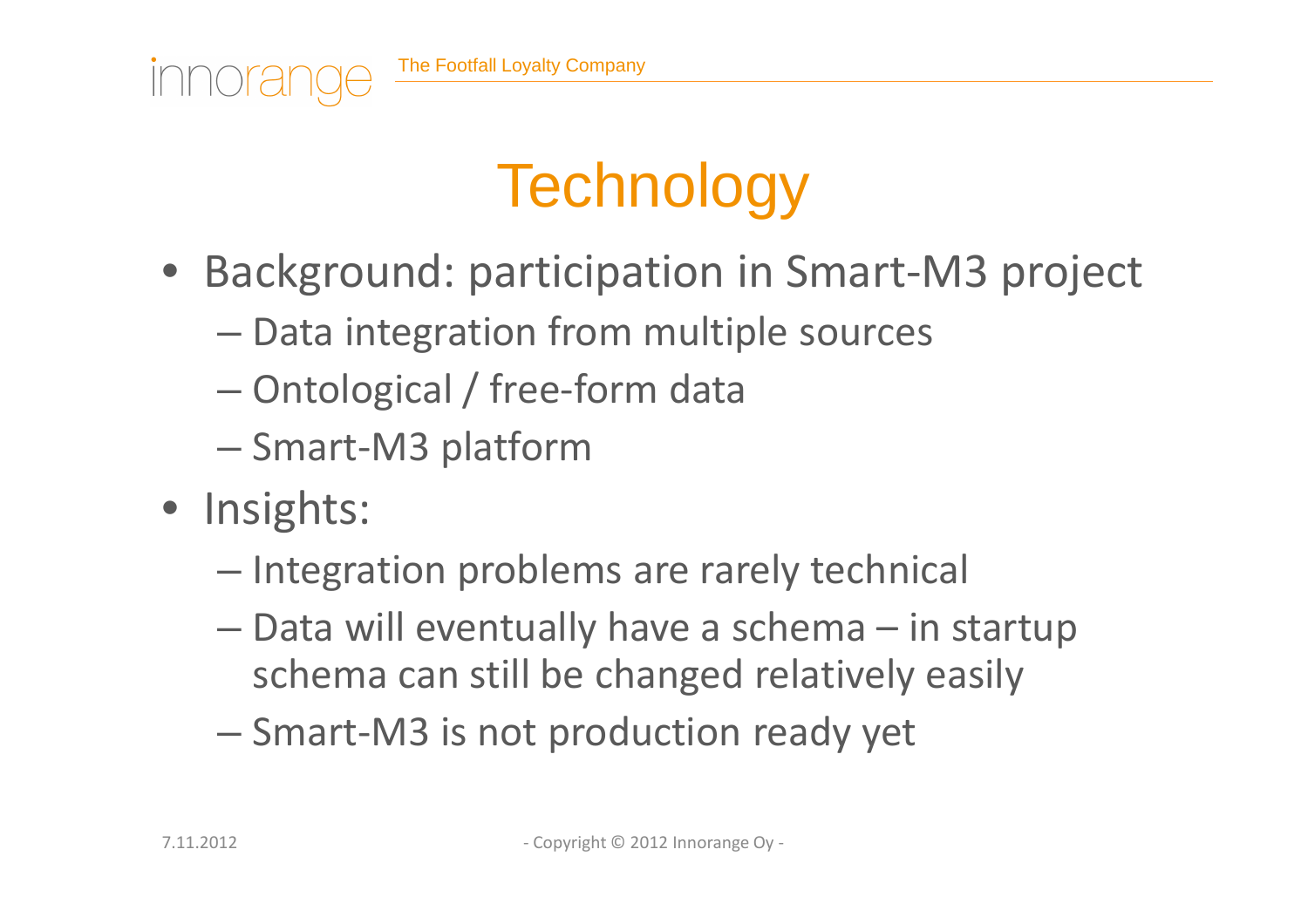# Footfall Sensor development

- Android phones
	- – $-$  unreliable and unmaintainable, BT only
- Bluetooth server
	- **However the Common**  $-$  stable and maintainable, BT only
- OpenWRT based
	- – $-$  stable and maintainable, BT & WLAN

Sensor deployment does not require existing network infrastructure

*Innora*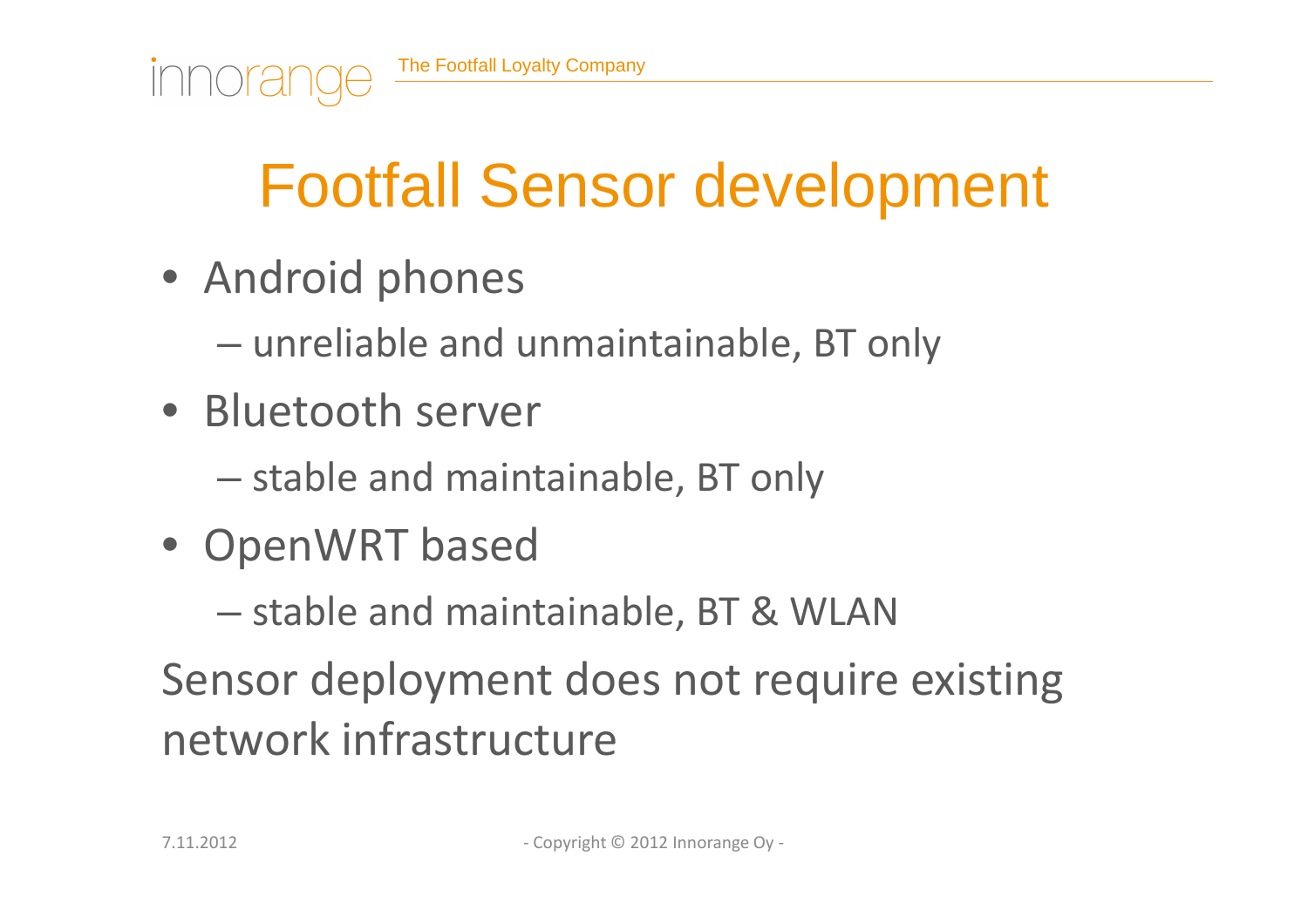

# **Technology**

- We use open source almost exclusively
	- – $-$  Django for BI platform
	- **However the Common**  $-$  OpenWRT for Footfall sensor infrastructure
	- – $-$  OpenWRT or Linux for Loyalty
	- **However the Common** MongoDB for data storage
- Backend is running in AWS cloud
	- –Pay for what you use (almost)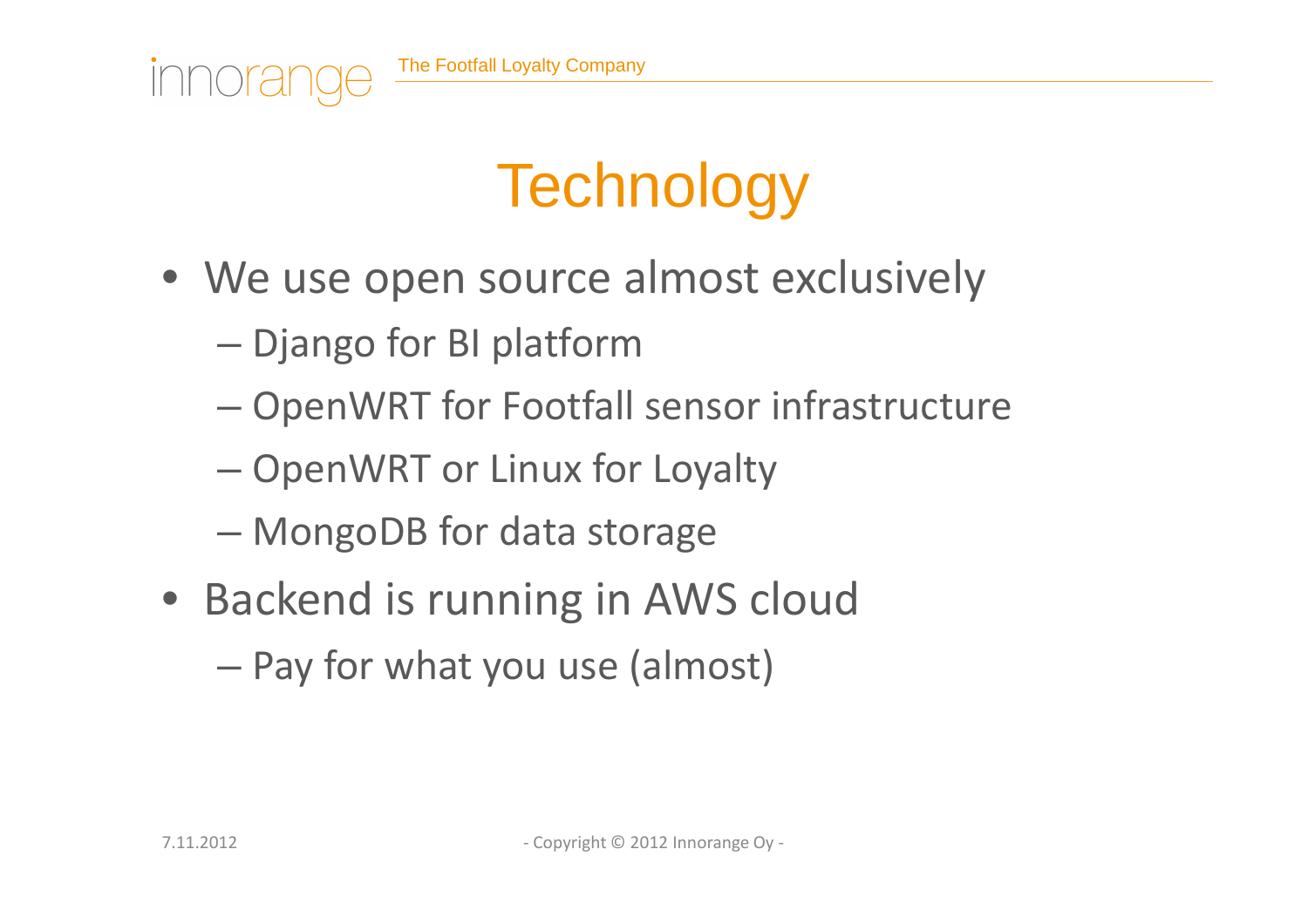# Technology: Lessons learned

- Open source software can be very cost effective solution, however:
	- **However the Common**  $-$  Should have long enough history
	- – $-$  Should have large enough userbase
	- **However the Common** — Licence may matter – GPL is very strict

*Innora*